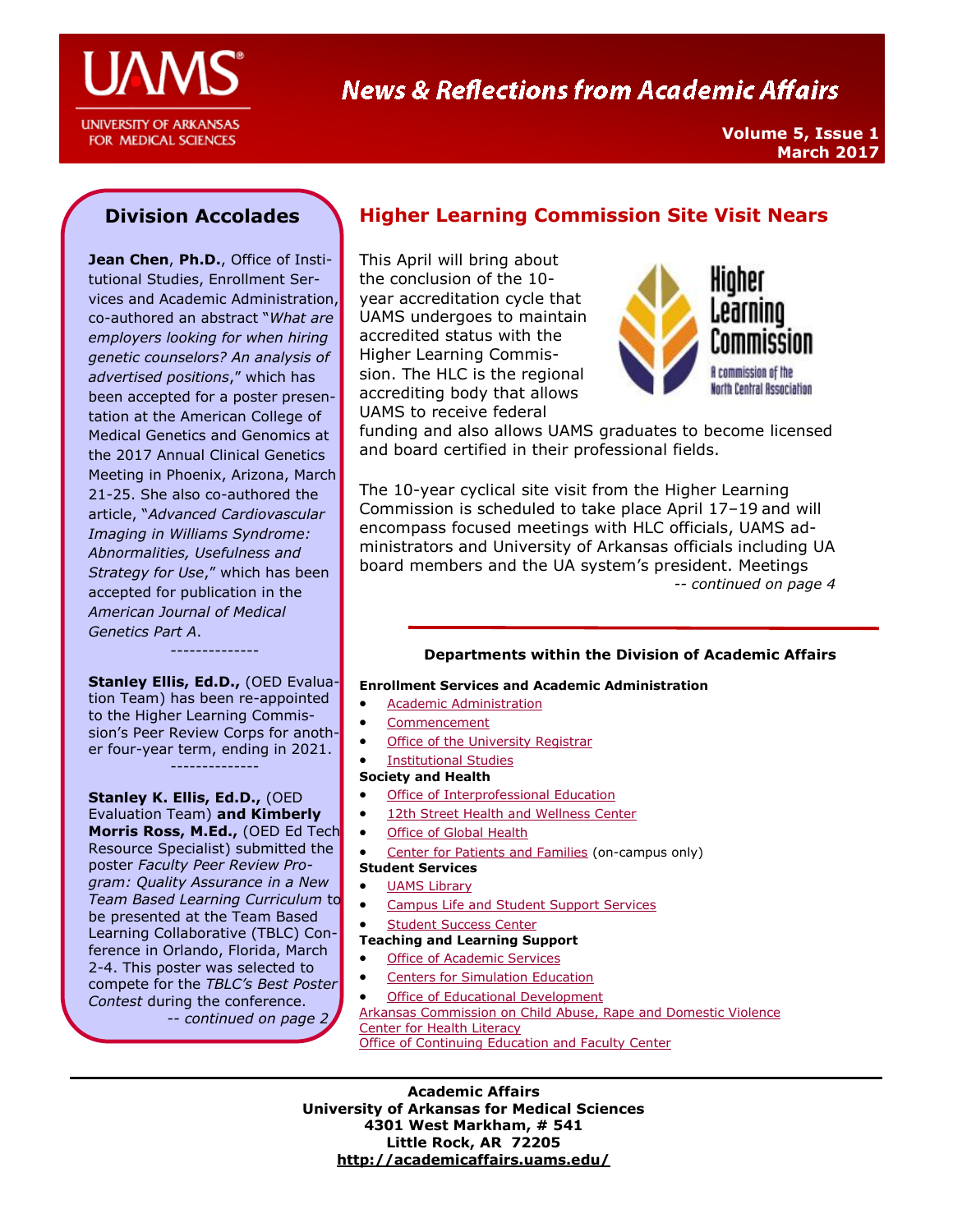#### **Division Accolades** *Continued from Page 1*

See the abstract at [http://](http://www.teambasedlearning.org/2017-abstracts-fundamentals/) [www.teambasedlearning.org/2017](http://www.teambasedlearning.org/2017-abstracts-fundamentals/) [abstracts-fundamentals,](http://www.teambasedlearning.org/2017-abstracts-fundamentals/) poster #102. --------------

**Lisa Ferris, Ed.S., M.S.,** (OED Instructional Design), attended the international DevLearn conference in Las Vegas. The conference "*Sparking Creativity"* was sponsored by the eLearning Guild, the largest community of practice for elearning professionals. It focused on designing and building creative learning solutions for clients and students. One demonstration of interest was an interactive, online simulation of labor and delivery tasks requiring users to monitor equipment readouts and patient data to make critical decisions.

--------------

**Laura Smith-Olinde, Ph.D.,** (director, OED Educators Academy) and **Steven Boone, Ph.D.,** (OED director & professor, associate provost, Teaching and Learning Support), published the article "*Vocational Rehabilitation: A Possible Route to Hearing-Device Funding"* in the American Speech-Language-Hearing Association's *Leader* magazine. The article explained the vocational rehabilitation (VR) process and how VR might provide hearing aids and other hearing assistive devices to individuals needing hearing health care to obtain or keep a job.

**Allison Streepey, B.A., CRS, PLS,** (OED business administrator), published the article "*The Downside of Legal Document Preparation Services: The Potential Risk of Unauthorized Practice of Law"* in the Spring issue of NALS the Association for Legal Professionals' *@LAW* magazine*.* She serves on the Editorial Board and is a regular contributor to NALS' publications.

--------------

## **A Message from the Provost**

Through our accreditation process with the Higher Learning Commission (HLC) and participation in the Aligned Institutional Mission (AIM) program of the Association of Academic Health Centers International (AAHCI), UAMS has had the opportunity to conduct some deep self-assessment in the past year.



educational institutions. Nearing the end of a 10-year accreditation cycle, we are seeking renewal through a thorough process that will include an April site visit. Accreditation is not just important for our programs and graduates  $-$  in the past, it has been important for self-improvement.

UAMS was one of six academic health centers in the world piloting the AIM program, which seeks to assess how well an institution's programs are aligned with its stated mission. We are now discussing potential short- and medium-term goals following a November 2016 site visit and subsequent report.

The AIM site visitors praised our conversion to clinical service lines, focus on interprofessional education and transition to activity-based budgeting. We anticipate a positive outcome for our upcoming HLC visit.

The key for us is not just to complete these processes, put the reports on a shelf and move on. These are opportunities to create momentum for future successes. Implementation of the integrated student information system and creation of our Student Success Center can be traced to our 2007 HLC visit.

I look forward to seeing the great things we can achieve together in support of our mission following the HLC and AIM experiences.

— Stephanie Gardner

*News and Reflections from Academic Affairs* is published quarterly by the Office of the Provost to inform students, faculty and staff about programs and support provided by the Division of Academic Affairs and to highlight UAMS initiatives beneficial to students and faculty.

**Questions? Comments?**

Contact the Newsletter Editor, Jon Parham [\(jcparham@uams.edu\)](mailto:jdelavan@uams.edu)

**Academic Affairs, University of Arkansas for Medical Sciences <http://academicaffairs.uams.edu/>**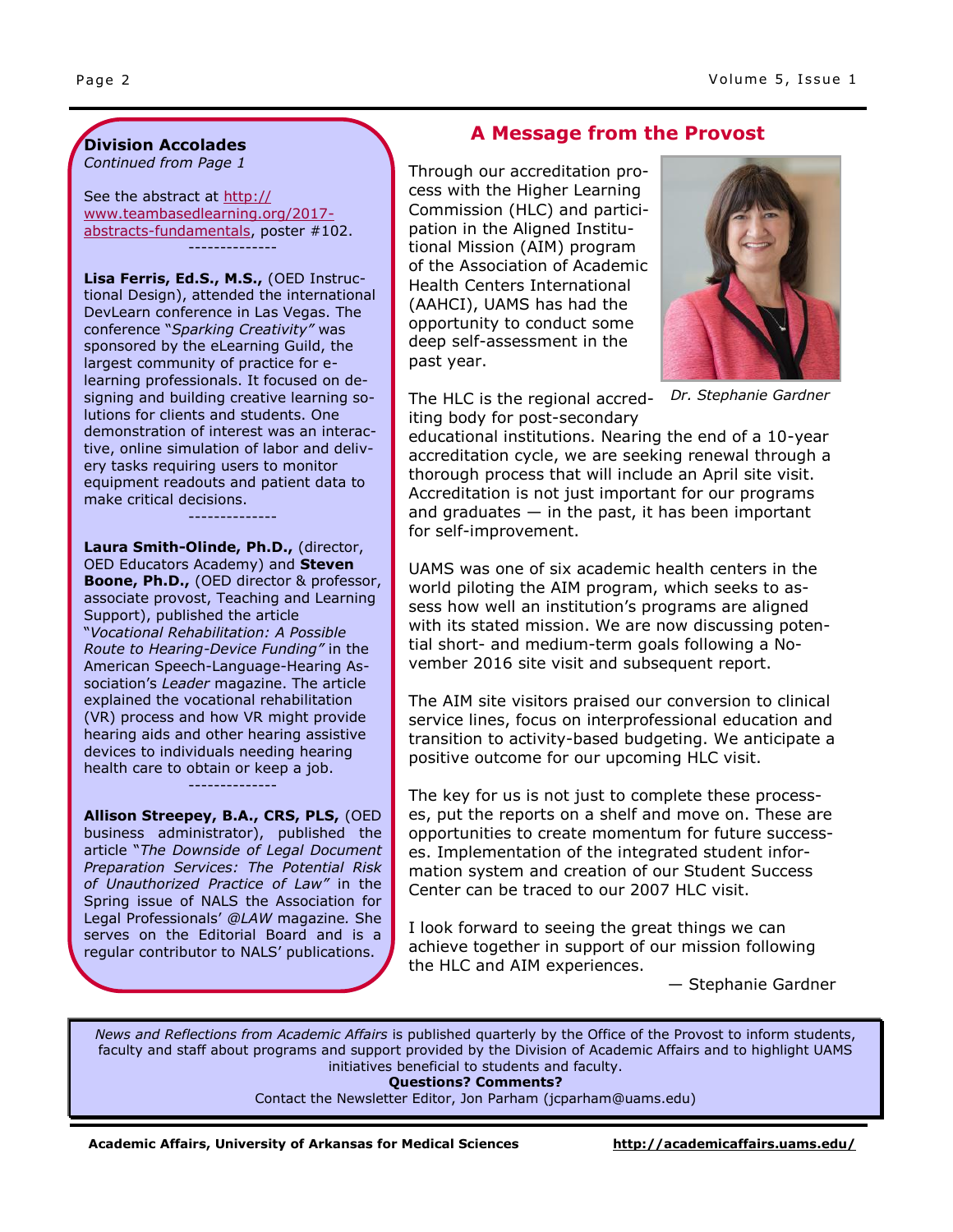## **ESAA Update**

#### **- Enrollment Services and Academic Administration**

### **UAMS Commencement Ceremony Set for May 20**

Planning is in full swing for the UAMS Commencement Ceremony, which will be Saturday, May 20 from 3-5 p.m. at Verizon Arena in North Little Rock, for the colleges of Medicine, Pharmacy, Public Health, Nursing, Health Professions and the Graduate School.

Each college has its own function that precedes the universitywide event. For more information on college events and graduation, visit <http://commencement.uams.edu> or contact Dana Venhaus, [ddvenhaus@uams.edu,](mailto:ddvenhaus@uams.edu) or (501)296-1376.

## **UAMS to Start In-House Printing of Diplomas**

Beginning with the Spring 2017 term, UAMS will begin printing diplomas and certificates for all graduates through the Office of the University Registrar. Planning for the transition began last

fall, to move from vendor-produced diplomas to an in-house, web-based system used by many institutions in the state and around the country. Printing diplomas in-house will allow UAMS to provide better service to students. Please contact the Office of the Registrar (OUR) with any questions

at (501)526-5600 or email Clinton Everhart, director of Enrollment Services and chief registrar at [cdeverhart@uams.edu.](mailto:cdeverhart@uams.edu)

— Office of the University Registrar

### **Educational Development News**

#### **- Office of Educational Development**

### **Chancellor's Teaching Awards Nominations Now Under Review**

Nominations for the 2017 Chancellor's Teaching Awards — one for Teaching Excellence and one for Society and Health Education Excellence — closed Jan. 31. Packets are being reviewed by UAMS faculty. The top nominees' packets will be sent for review by an external panel of award-winning health educators. The recipients will be named in April and recognized at Commencement in May. — Educators Academy

### **Eighth Teach the Teacher Symposium Held in January**

The eighth annual *Teach the Teacher Symposium*, co-sponsored by the College of Medicine and the Educators Academy, brought together many UAMS faculty members on Jan. 27.

The event featured Larry Gruppen, Ph.D., University of Michigan School of Medicine, who offered a framework for faculty to think about the learning environment and how to improve all aspects of it. Forty-six UAMS colleagues welcomed Gruppen for the event, which also showcased a poster display. An additional 35 colleagues and five students participated in scholarship activities and as an author on one or more of the 17 posters on display. Another four colleagues facilitated two workshops, one on getting students ready for clinic and the second on ways to improve a hypothetical course.

— Educators Academy

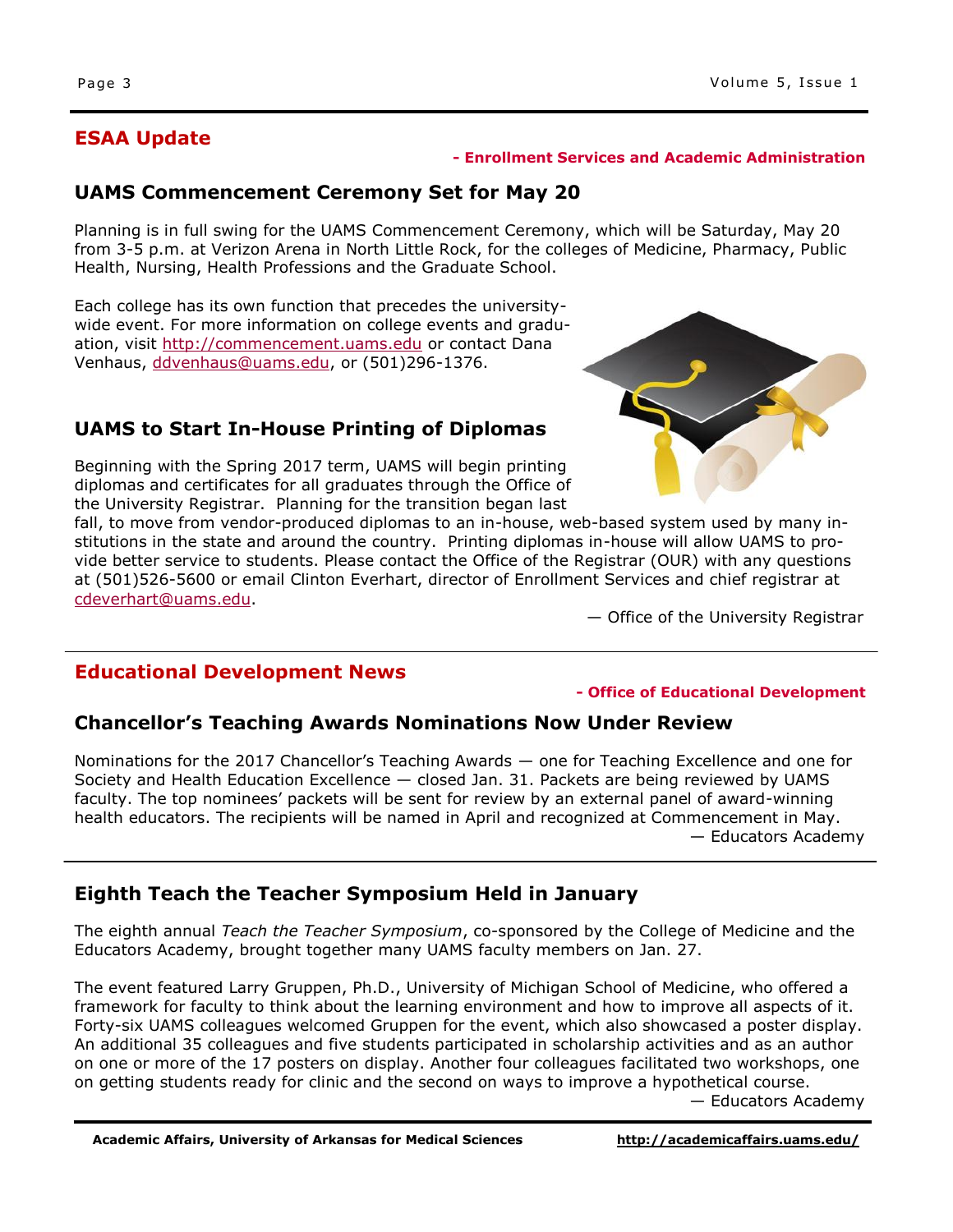## **Higher Learning Commission**

*Continued from page 1*

also will be conducted with a number of campus groups including faculty, students and staff.

University accreditation is crucial to an institution's growth, and if done correctly can lead to major improvements in the

**University of Arkansas for Medical Sciences** university's structure. Improvements from the last accreditor's site visit report include implementation of the integrated Gateway for UAMS Students (GUS) information system that allows students to self-register and view financial and degree information in a real time format. The GUS system also allows the campus faculty and administrators to track enrollment trends to better serve the state and university mission. Another improvement that was a direct result of the 2007 accreditation visit was creation of the Student Success Center and the Writing Center, which UAMS will use as its quality initiative for this accreditation project.

Accreditation is a peer-review system allowing universities and colleges to maintain professional standards while fulfilling their individual missions and adhering to federal guidelines.

The HLC site visitors to UAMS are from a variety of related fields. The four scheduled to participate in the site visit are:

- (Committee Chair) Tamera S. Jahnke, Ph.D., dean and faculty member of the College of Natural and Applied Sciences at Missouri State University
- James Michael Moser, M.D., M.P.H., professor of epidemiology at Kent State University
- Mary Lee, Pharm.D., vice president and chief academic officer for pharmacy and optometry education at Midwestern University
- Vincent J. Loffredo, Ed.D., vice chancellor for student services at the University of Kansas Medical Center

UAMS has been diligent in providing opportunities for Arkansans and especially UAMS personnel to weigh in on the accreditation process. In April 2016, UAMS conducted an institution-wide survey asking all UAMS employees, students and faculty their opinions of UAMS. Last October, UAMS opened up a third-party comment section and placed a statewide advertisement in the *Arkansas Democrat-Gazette*, inviting comments from any person in the state on any aspect of UAMS. During the period of Feb. 6-15, UAMS invited students to participate in a survey conducted by the Higher Learning Commission to better understand the level of student engagement and satisfaction.

The April site visit will culminate an 18-month project that involved students, faculty and top-level administrators to produce a self-evaluation and assurance statement made available to all university employees and students for comment. People included in the writing of the assurance statement were selected from all of the colleges and key university divisions including finance, compliance, information technology and research. More about the accreditation process and information can be found by going to [hlc.uams.edu.](http://hlc.uams.edu/)

For more information about the site visit and the accreditation process, contact Jeffrey DeSantis, program manager for accreditation in Academic Administration, at [jjdesantis@uams.edu](mailto:jjdesantis@uams.edu) or (501) 526-7696.

— Academic Administration



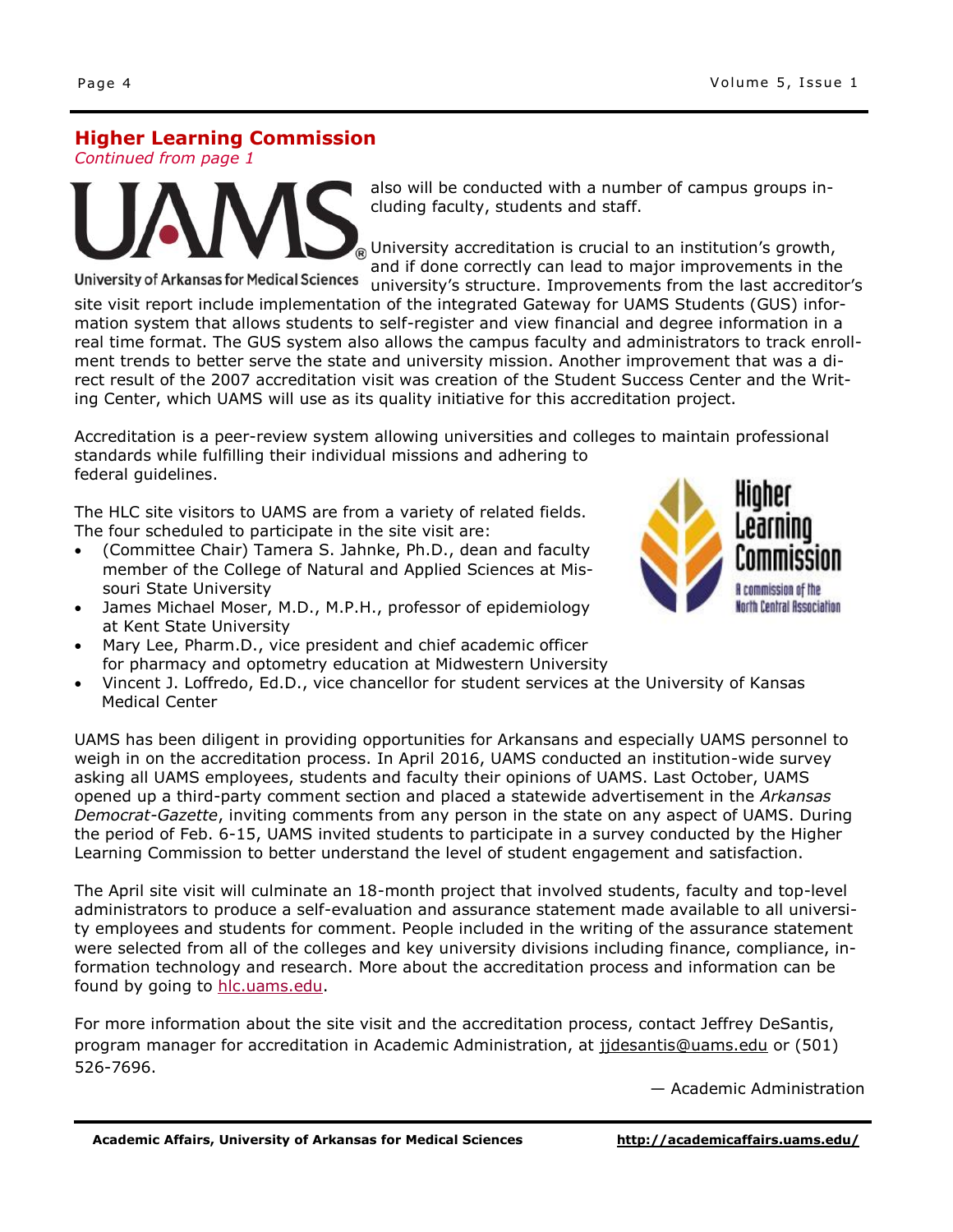## **Educational Development News**

### **- Office of Educational Development**

## **OED eLearning Team Offers Training on Blackboard for Spring 2017**

There were 927 Blackboard courses generated by GUS for Spring 2017 and 160 Blackboard

Community shells created by various departments and colleges during the same period.

| The OED eLearning team continues to    |  |  |
|----------------------------------------|--|--|
| offer Brownbag trainings on Black-     |  |  |
| board and related electronic tools for |  |  |
| spring. These 50-minute long Brown-    |  |  |
| bag sessions are offered during lunch  |  |  |
| on Tuesdays and Thursdays.             |  |  |

| March 7  | Testing in Blackboard                      |
|----------|--------------------------------------------|
| March 9  | <b>Grade Center Basics</b>                 |
| March 14 | Grade Center Advanced                      |
| March 16 | Copy course material for summer Bb courses |
| March 28 | Goals & Alignments in Blackboard           |

These trainings are offered as either hands-on in the Shorey Conference Room (S/16) or by Collaborate links to individual desktops. To secure a spot, please RSVP [CarleMarthaH@uams.edu.](mailto:CarleMarthaH@uams.edu)



### **From the OED Instructional Design Team:** *Presentation Essentials* **Online Course Launched Feb. 1**

*"Presentation Essentials: Making it awesome for your audience"* is a new online, self-paced course in Blackboard. The course is free and open to all students, faculty and staff.

The course focuses on developing competencies in four essential elements of effective presentations: effective design, participant engagement, credibility and professionalism.

The narrated, interactive lessons and estimated completion times are:

- Intro to the Four Essentials (10 minutes)
- Designing Your Presentation (30 minutes)
- Designing Your Slides (30 minutes)
- Delivering Your Presentation (20 minutes)

Participants can earn a badge for completing the Pre-Test in Lesson 1 and for each lesson's Knowledge Check quiz. Earn all four badges and get a course certificate. The first participant to earn a course certificate will win a copy of Matt Carter's book, "*Designing Science Presentations*."

*-- continued on page 6*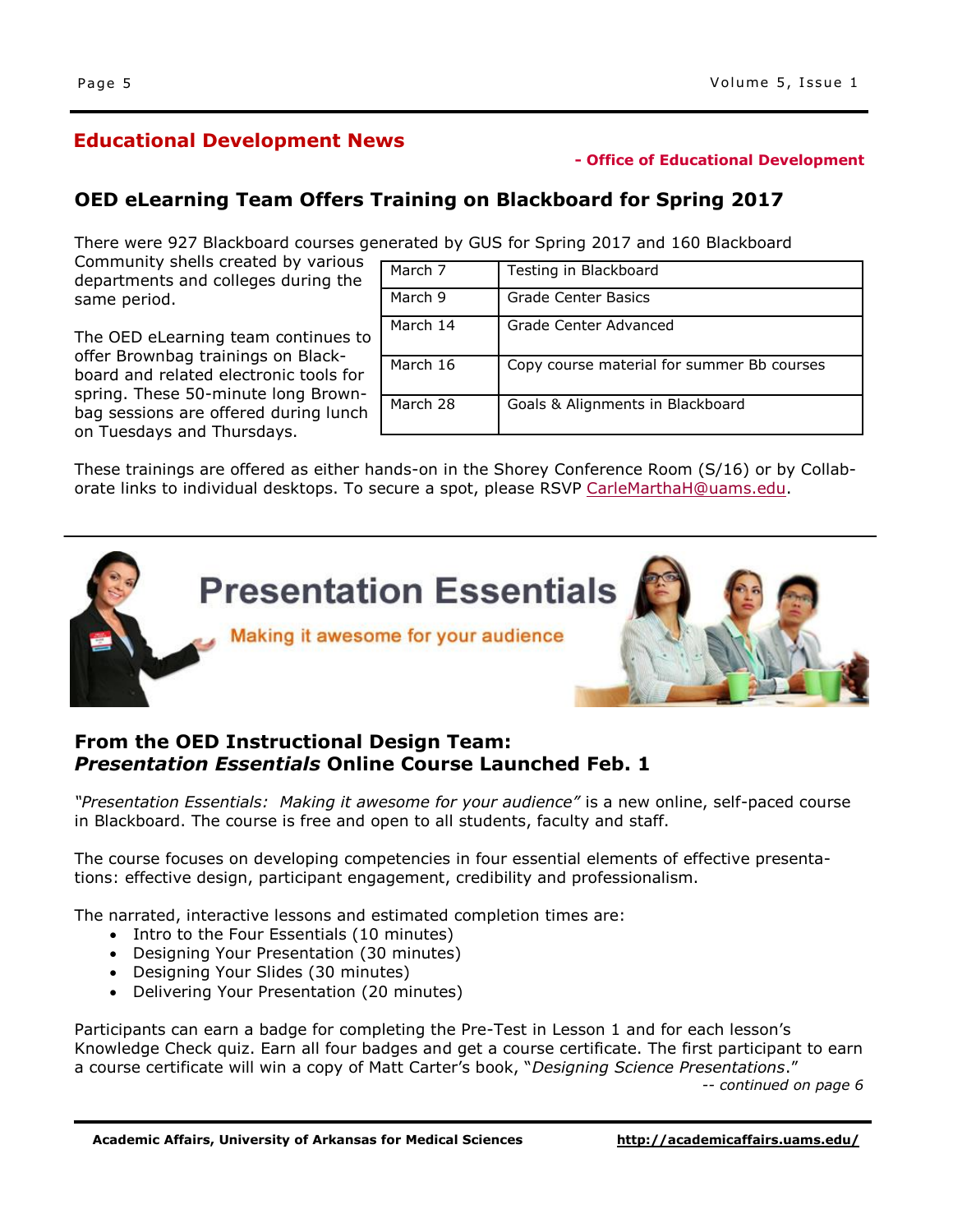## **Office of Educational Development News**

## **OED Supports Faculty in Moving to Blended and Online Instruction**

The Office of Educational Development (OED) Instructional Design team is now collaborating with two departments in the College of Health Professions to move some classes online.

Lisa Ferris and Bonnie Kenney, OED instructional designers, are working with Mary Ellen Nevins, Ed.D., professor in the Department of Audiology and Speech Pathology in the College of Health Professions (CHP), to redesign the course Introduction to Auditory-Based Intervention: Listening for Language Learning and Literacy.

A stepped design approach has taken the classroomonly course to the current blended version in which students complete classwork for even-numbered weeks online. The goal is to create a completely online version in the fall. A rewarding challenge is to

Find Instructional Design online: [educationaldevelopment.uams.edu/](http://educationaldevelopment.uams.edu/instructional-design/) [instructional-design](http://educationaldevelopment.uams.edu/instructional-design/)

translate the creative classroom activities and assignments to online versions that achieve the same learning objectives. A mid-semester focus group will be held with students to assess satisfaction with the course design and delivery.

The instructional design team also is working with CHP's Department of Dental Hygiene to move its Oral Embryology and Histology course online in the fall.

### **Presentation Essentials**

*Continued from page 5*

Coaching and feedback sessions are available upon request to participants who have completed the course. The coaching sessions will provide feedback to participants who have upcoming presentations or who want to practice their skills.

Developed by the Office of Educational Development, the Presentation Essentials course evolved from an online pilot created in 2014 for fellows in the Regional Programs. Faculty and staff from across the campus have provided content, design input and technical support.

To access the course:

- Login at [https://uams.blackboard.com\](https://uams.blackboard.com)
- Go to My Communities tab>Community Catalog>Self-Enrollable Communities
- Find the Presentation Essentials course. Hover over the OED\_PresSkills101Org ID, click on drop-down menu, and click Enroll.

Questions, feedback, or need help? Contact Lisa Ferris, Office of Educational Development, at [lgferris@uams.edu.](mailto:lgferris@uams.edu)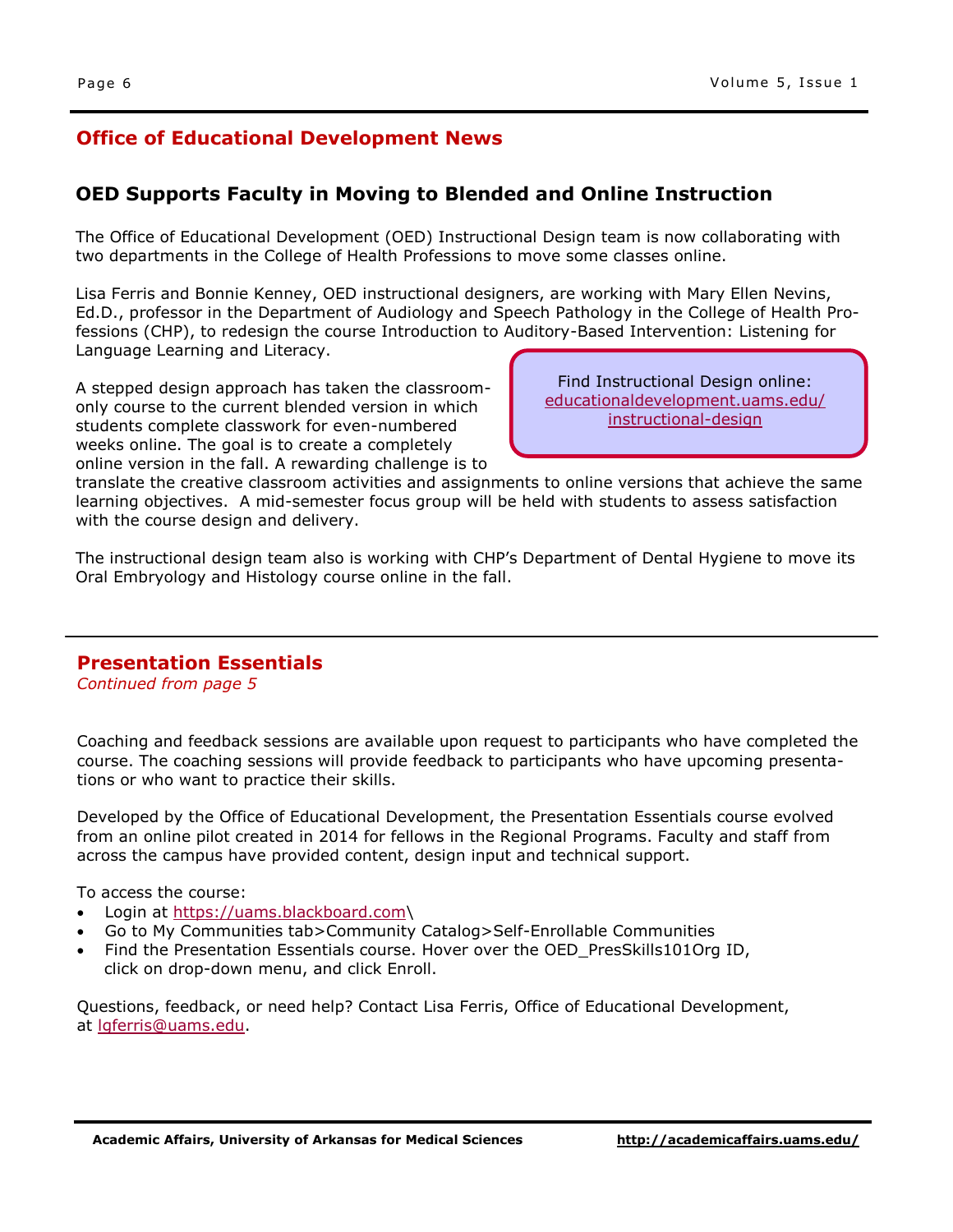## **Provost's Book Club is a Real Page Turner**

#### **- Office of the Provost**

A book club organized by the provost is sparking interprofessional discourse on issues from leadership to patientand family-centered care.

The Provost's Book Club was started in the fall 2016 to foster interprofessional opportunities for faculty and staff development, to build leadership skills and teamwork, and to improve cultural awareness and sensitivity. Provost Stephanie Gardner, Pharm.D., Ed.D., said book clubs have been a catalyst for promoting university-level discussions and collegial interaction.

"So far, the book club sessions have produced wonderful discussions among our faculty and staff — some of whom had never met previously," Gardner said.



*Members of the Provost's Book Club discuss "Better."*

With 88 members, the book club far exceeded expectations for participation (the initial goal was 50). Book club members include faculty and staff from all colleges and the graduate school.

Five books were selected for the first year of the club, based on recommendations from UAMS leaders. One-hour small group sessions are held every two-three months to discuss a book. Joining Gardner as small group leaders are Nicki Hilliard, Pharm.D., M.H.S.A., a professor in the College of Pharmacy, and Mary Ellen Nevins, Ed.D., a professor in the College of Health Professions.

The books discussed so far include:

"[Strengths Finder 2.0](http://www.tomrath.org/book/strengthsfinder/)" by Tom Rath,  $-$  About developing and applying one's natural talents "[Tribal Leadership](http://www.triballeadership.net/book)" by Dave Logan, John King, and Halee Fischer-Wright - About leveraging the power of groups to build a thriving organization

"[Better](http://atulgawande.com/book/better/)" by Atul Guwande — About improving our health care system and patient care through diligence, doing right and ingenuity

Wilbur Hitt, M.D., associate professor in the College of Medicine, said "Better" has been his favorite book so far. "It really looks deep at some uncomfortable topics," said Hitt, who said the book club has been a good source of personal and professional development.

"My favorite thing about the book club is being able to constructively interact with people from all over UAMS in a relaxing atmosphere," he said.

Upcoming books are "[Make it Stick: The Science of Successful Learning](http://makeitstick.net/)," about lifelong learning and self-improvement; and "[Blind Spot](http://blindspot.fas.harvard.edu/)," which explores hidden biases we all carry. Following discussions on the last book, there will be another signup period for a new year of books.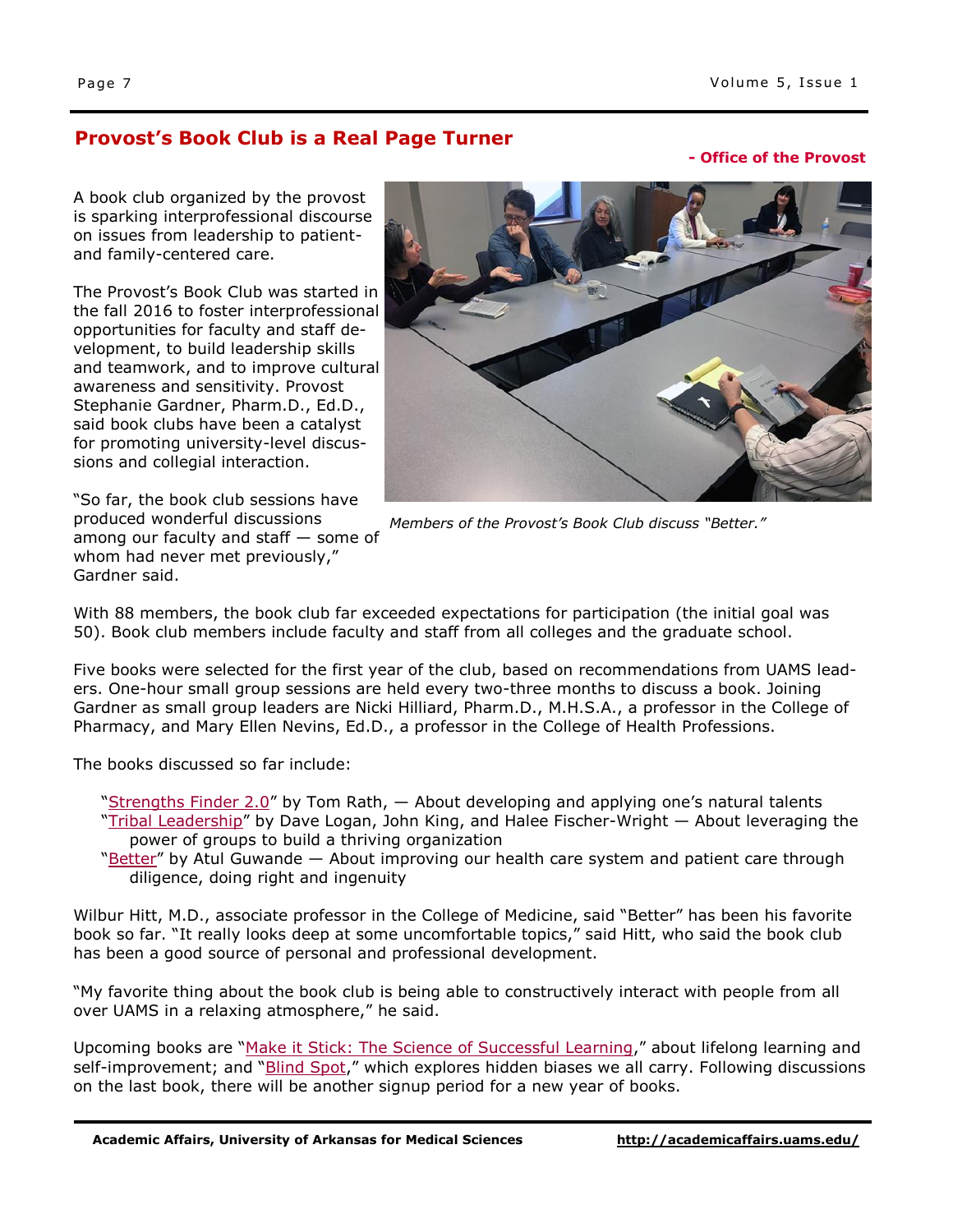### **IPE Awards Inaugural Small Grants to Promote Collaborative Practice - Office of Interprofessional Education**

The Office of Interprofessional Education (IPE) recently announced awarded five grants totaling just over \$36,000 in its inaugural IPE Small Grant Program.

The IPE office established the program to promote interprofessional education and collaborative practice at UAMS. The call for submissions in fall 2016 asked for proposals that stimulated scholarship of interprofessional collaboration, in areas of clinical care, education or research.

A panel that included the provost, the three IPE directors, the chair of the IPE Research Subcommittee and additional faculty members representing the UAMS Integrated Clinical Enterprise (ICE) reviewed the submissions. The grants were announced in January.

Grant awards (and principal investigators) for submissions focused on collaborative practice included:

- An Innovative, Interprofessional Education and Training Platform to Increase Hand Hygiene Compliance at UAMS, PI: Jennifer Hunt, M.D. (\$6,000) *(See related article, Page 9)*
- Geriatrics-Focused Interprofessional Training (G-FIT) in the Patient Centered Medical Home (PCMH), PI: Paula Podrazik, M.D. (\$10,900)
- Syphilis Testing Result Education and Counseling Simulation, PI: Letycia Catalina Núñez Argote, M.P.H., CPH, MLS (\$5,800)

Grant awards (and principal investigators) for submissions focused on interprofessional education included:

- Interprofessional education curriculum development to enhance communication skills among health professionals interacting with transgender and gender nonconforming patients, clients and community members, PI: Julie Ginn Moretz (\$10,900)
- Research Advocacy Simulation A learning activity that highlights the role of basic science research in UAMS' mission of advancing knowledge in areas of human health and disease and translating and accelerating discoveries into health improvements, PI: Mari Davidson, Ph.D. (\$2,500)

The Office of Interprofessional Education intends to make the grant program yearly, with another call for submissions anticipated this fall.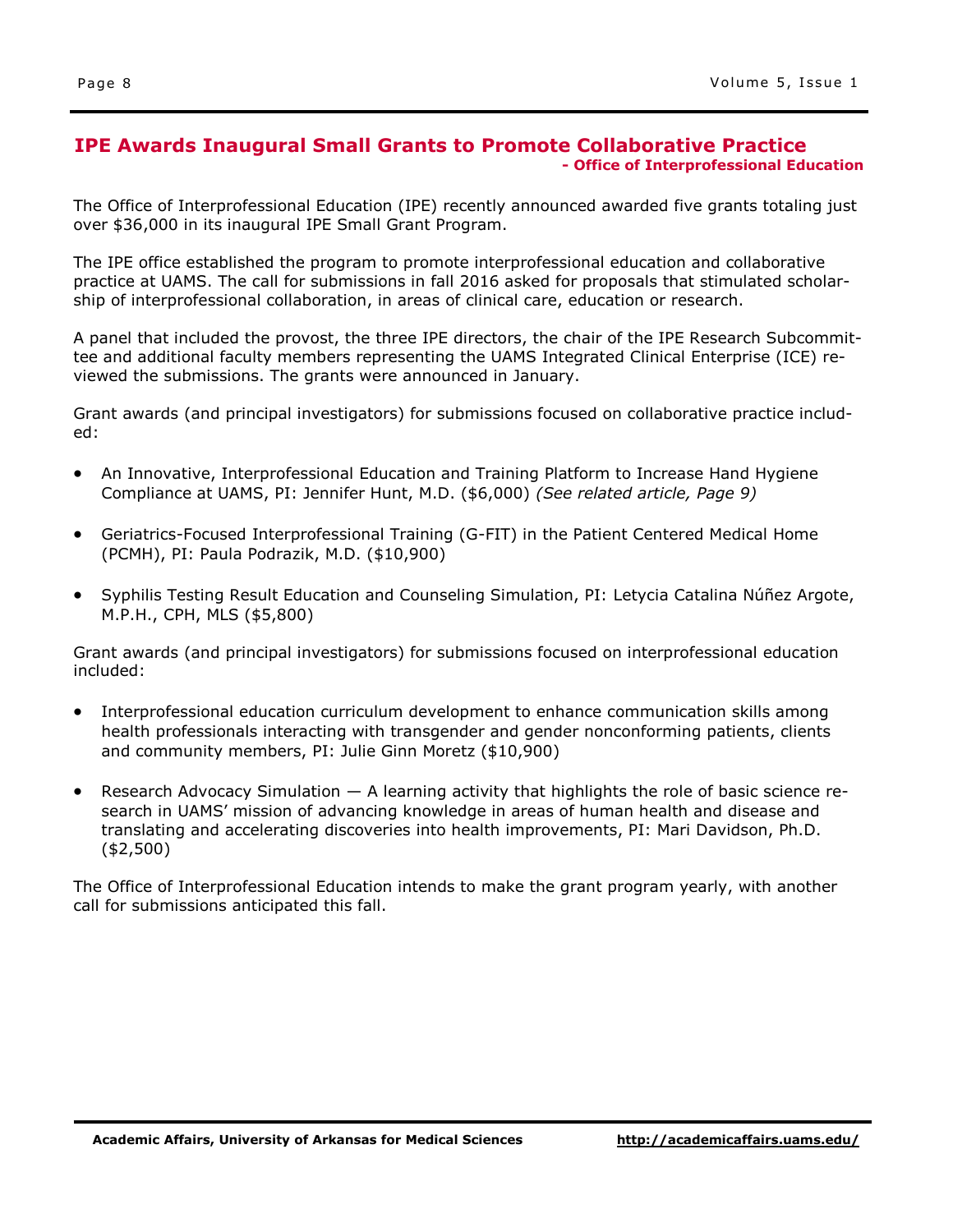## **UAMS Kicks Off Hand Hygiene Campaign**

UAMS Integrated Clinical Enterprise (ICE) Leadership has set the bar high in striving to be *the safest and most effective medical center in the world.* When anyone comes to UAMS for treatment, they need to be confident that we will take care of them in the safest, most effective way that we can.

Proper hand hygiene is regarded as one of the most important and effective infection control activities to keep people safe. Regular hand washing is one of the best ways to remove germs, avoid getting sick, and prevent the spread of germs to others. It's quick, it's simple, and it can keep us all from getting ill. Effective hand hygiene is the single most important, simplest, and least expensive means of reducing Hospital Acquired Infections (HAIs) and the spread of antimicrobial resistance.

Studies show that in most health care institutions, adherence to rec-

#### **- Center for Patients and Families**



ommended hand-washing practices remains unacceptably low, rarely exceeding 40 percent — which is currently the UAMS hand-washing rate on the inpatient units. Steppe Mette, M.D., ICE chief clinical officer, said, 'If you were a patient at UAMS and the hand hygiene rate was at 90 percent, would you want the 10 percent of people who do not clean their hands taking care of you?"

**Studies show that in most health care institutions, adherence to recommended hand-washing practices remains unacceptably low, rarely exceeding 40 percent — which is currently the UAMS hand-washing rate on the inpatient units.**

According to the World Health Organization (WHO), hand washing should become an educational priority. Educational interventions for health professions students should give clear evidence that health care workers hands become contaminated with pathogens upon patient contact and that alcohol hand rubs are the easiest and most effective means of decontaminating hands. Hands may become contaminated by simply touching the patent's skin or inanimate objects in patients' rooms or during "clean" procedures like recording blood pressure. The important aspect of role models for students, whose adherence is strongly influenced by their mentor's attitude at the bed side, is important in molding their behavior.

Jennifer Hunt, M.D., chief of medical staff and chair of the Hospital Medical Board, is leading a group from different areas of the hospital and institution that are focused on increasing our hand hygiene rates. The group is looking at approaches to increase compliance, provide education about hand hygiene, and recruit more hand hygiene observers to gather data, etc.

To kick off this hand hygiene emphasis, Hunt's taskforce will be sponsoring a Hand Hygiene Week next month. This will include a special breakfast for all staff, information about hand hygiene, drawings for door prizes, and "goodies" for everyone. Be on the lookout for specific information. Hand hygiene affects all of us—*Clean Hands are Safe Hands.*

The hand hygiene project was funded in part through the Office of Interprofessional Education's news Small Grant Program (see article, page 8).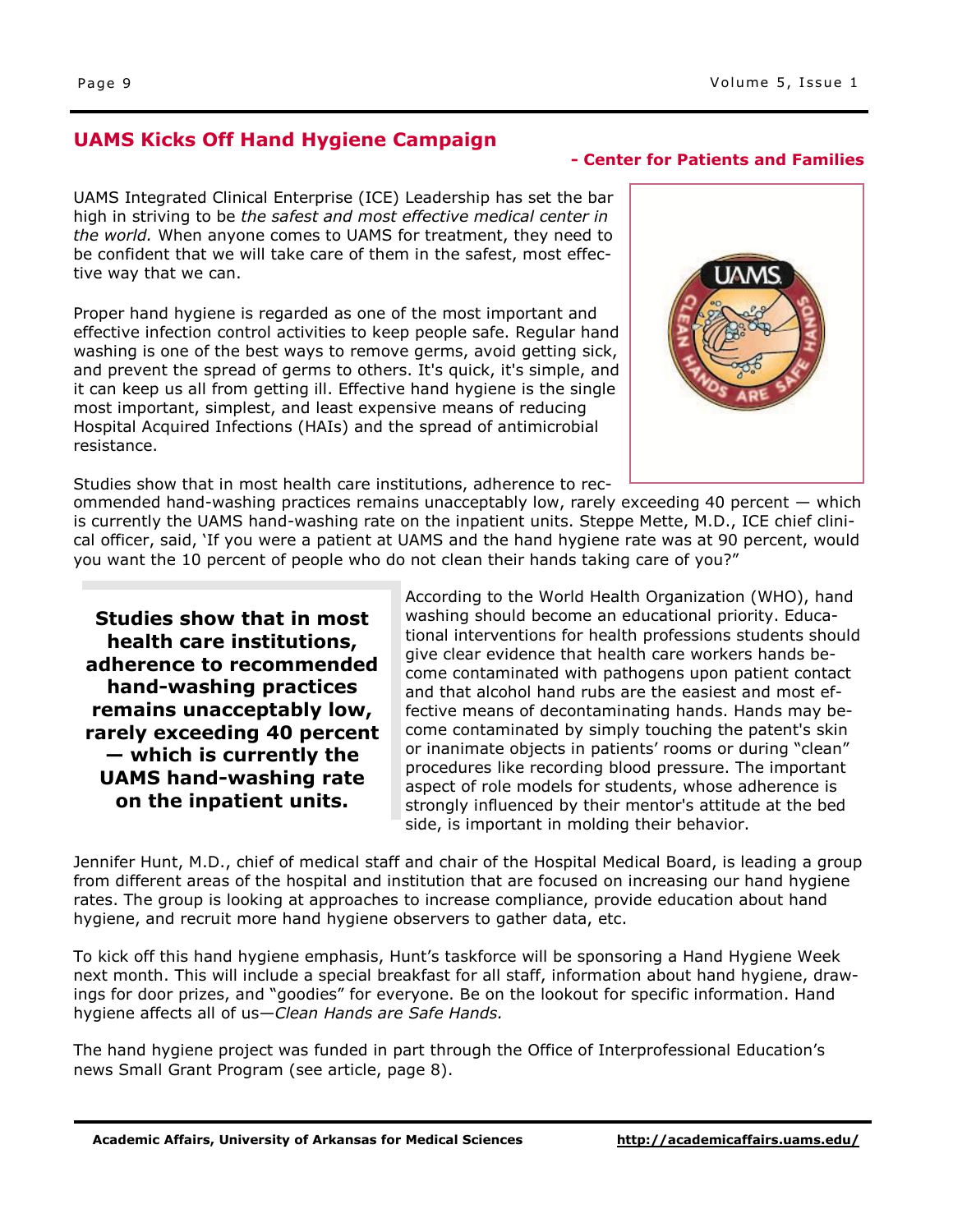### **Section 1557 of the ACA: What Does this Mean for Our Patients? - Center for Children and Families**

Section 1557 is the non-discrimination provision of the Affordable Care Act (ACA) prohibiting discrimination on the basis of race, color, national origin, sex, age, or disability in health programs or activities that receive Federal financial assistance or are administered by an Executive agency or any entity established under Title I of the ACA. It is the first civil rights statute specifically addressing non-discrimination in the health care industry and the first civil rights statute to prohibit discrimination on the basis of sex in health care. Section 1557 prohibits both intentional discrimination and unintentional discrimination.

Health care organizations must communicate non-discrimination policies in specific ways. UAMS is addressing this in the following ways:

- Non-discrimination notification placed on posters throughout UAMS in English and "taglines" in the top 15 languages spoken in Arkansas. Taglines provide contact information so the individual can receive additional assistance
- Notice of non-discrimination providing information for those with limited English proficiency (LEP) that includes the availability of language assistance services, free of charge, in the top 15 languages spoken in Arkansas in identified materials such as the Patient Handbook, patient appointment letters, and other specified documents
- Health System website is updated with the non-discrimination notification and the "taglines" providing information in the top 15 languages spoken in Arkansas.
- This also includes information about providing qualified sign language interpreters, free language services to people whose primary language is not English, and written information in other formats (large print, audio, accessible electronic formats, other formats).

Additional Information:

- Discrimination "on the basis of sex" is defined to include, among other requirements, pregnancy, sex stereotyping, and gender identity
- The final rule modifies some of the proposed requirements for language assistance for individuals with limited English proficiency (LEP) and accessibility and effective communication for individuals with disabilities
- Section 1557 requires notification of grievance procedures for responding to any discrimination complaints
- Education and training of providers and staff is required.

#### *Non-English Languages Used in Arkansas:*

| <b>Rank</b>    | <b>Language</b>    |
|----------------|--------------------|
| 1              | Spanish            |
| $\overline{2}$ | Vietnamese         |
| 3              | <b>Marshallese</b> |
| 4              | Chinese            |
| 5              | Laotian            |
| 6              | <b>Tagalog</b>     |
| 7              | Arabic             |
| 8              | German             |
| 9              | French             |
| 10             | Hmong              |
| 11             | Korean             |
| 12             | Portuguese         |
| 13             | Japanese           |
| 14             | Hindi              |
| 15             | Gujarati           |

*Released by the U.S. Department of Health and Human Services, Office for Civil Rights*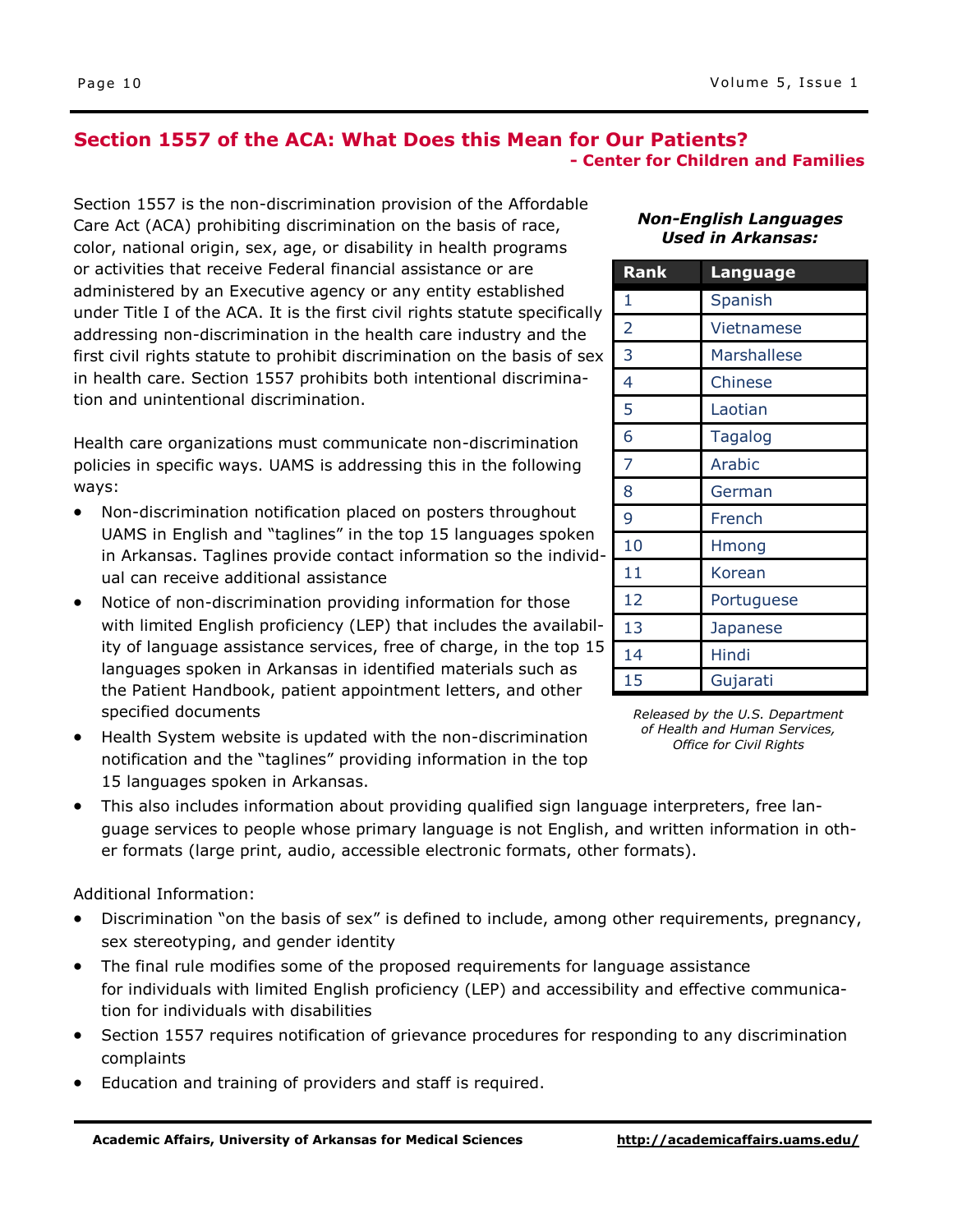### **New Year, New Staff and Center for Health Literacy Update - Center for Health Literacy**

In January, the Center for Health Literacy (CHL) welcomed a new staff member and a student to the team. The center's research efforts continued, celebrating successes and new collaborations.

#### **Caballero Joins Staff and New Student Arrives**

Alison Caballero, M.P.H., CHES, CRS, joined CHL as the new director for strategic planning and new business development. In her previous role as a senior development officer at Arkansas Children's Hospital Foundation, she was responsible for seeking and leveraging philanthropic partnerships in support of the hospital's mission. Alison is a certified health education specialist and a certified research specialist with a bachelor's degree in health education from the University of Central Arkansas and a Master of Public Health degree from the UAMS College of Public Health.

This semester CHL also welcomed Latasha Moore, a new preceptorship student from COPH's MPH program. LaTasha is the first student for the general health literacy preceptorship, in which she will learn about health literacy best practices and assist with CHL programs and services such as field testing, the plain language program and training.

#### **Research Marches On**

The CHL research team continued projects started in 2016 and began new collaborations and studies to expand the scope of the Center's work. All planning activities for the National Institutes of Health/National Institute of Diabetes and Digestive and Kidney Diseases RO1 grant, "Health Literacy Intervention to Improve Diabetes Outcomes among Rural Primary Care Patients" have been completed, and the implementation phase is ongoing with recruitment and enrollment at six regional clinics. CHL Executive Director Kristie Hadden, Ph.D., and the research team will continue this pragmatic trial through February 2020.

The research collaboration of CHL, Translational Research Institute and the Institutional Review Board on improving readability of informed consent forms continued with a focus group to test the usability of a plain language-informed consent template with UAMS patients who have low health literacy (identified by responses to a screening question stored in Epic). An abstract for this project has been submitted to the Translation Science 2017 conference for a poster presentation.

#### **Research Partnerships with Emergency Medicine, Orthopaedic Surgery**

The Center partnered with the Department of Emergency Medicine on the research project, "Developing and Testing a Health-Literate Patient Decision Aid for Chest Pain." Following tool development using health literacy, plain language and numeracy best practices, the patient decision aid was vetted with patients who visited the ED and were identified as having low health literacy. The second phase of the project, "The Implementation of a Health-Literacy Patient Decision Aid for Chest Pain in the Emergency Department," is underway.

In addition to the "Assessing Health Literacy in Joint Academy Patients" study with Lowry Barnes, M.D., chairman and professor in the Department of Orthopaedic Surgery, Hadden is co-PI with David Bumpass, M.D., assistant professor in the Department of Orthopaedic Surgery on a project titled "Investigating the Health Literacy Demands of the SRS-30 for Patients with Low Health Literacy." The research team will qualitatively evaluate how patients complete the drawing item on the SRS-30 both without and then with assistance. Quantitative analysis will include readability assessment of the tool.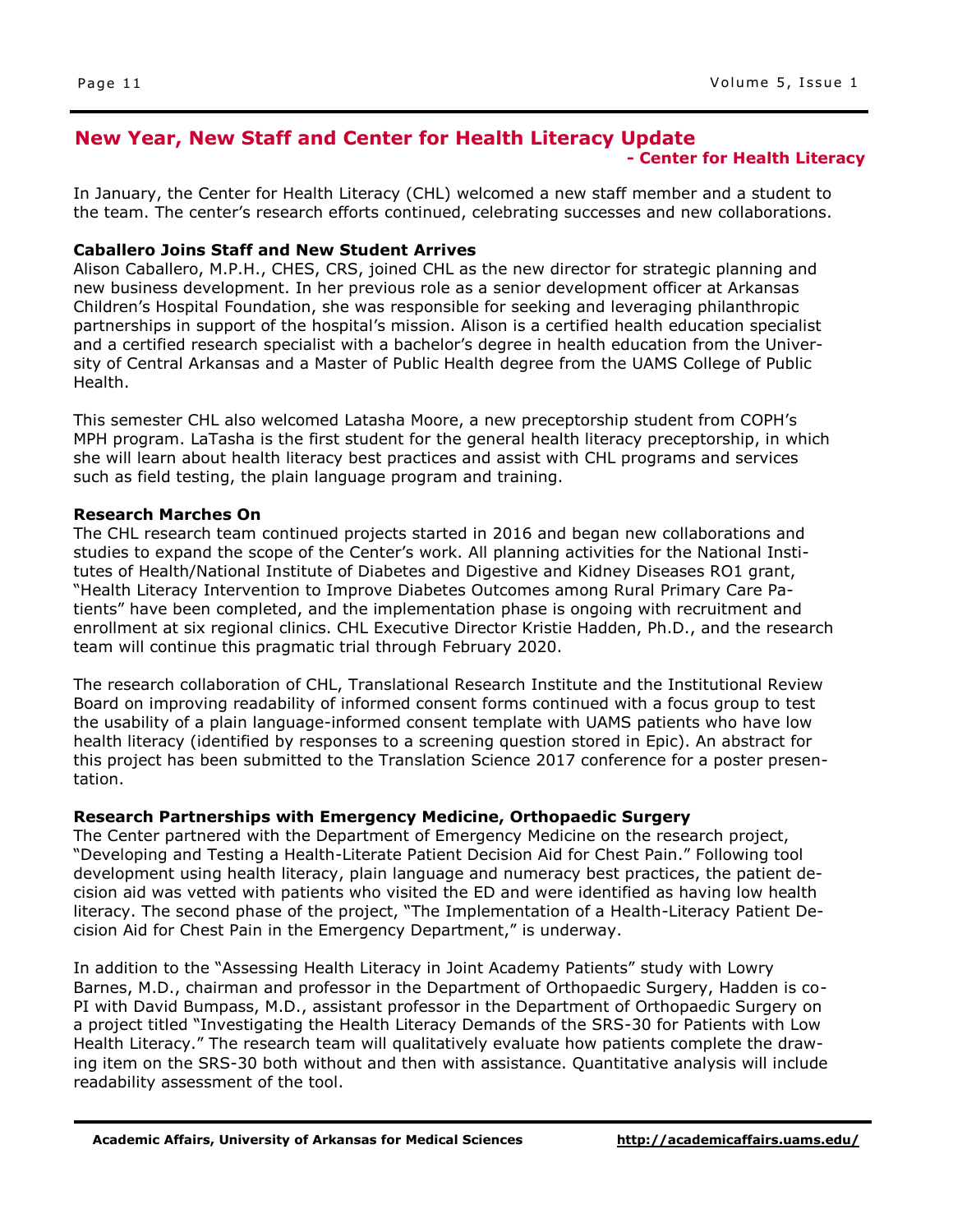## **Campus Life and Student Support Services**

### **Associated Student Government**

The Associated Student Government (ASG) sponsored a 'no-sew blanket' community service project in February at the Student Center.

Students from all colleges joined in to craft blankets for the Little Rock homeless community. If you've never participated or seen one of these blankets constructed, it's quite an amazing sight.

Most students worked in groups of two and completed their blankets in about 30 minutes. Although ASG selected this activity as their community service project last year, students saw it as a significant opportunity to provide a tangible resource for needy Arkansans and adopted it again as an Annual Day of Service project. The project concluded with a total of 24 blankets completed and delivered to the downtown homeless community.

--Nakia Dedner

### **- Student Services**



*Students assembling blankets.*

### **Student Activities and Events — Breakfast at Boulevard**

Campus Life started the spring semester in January by sponsoring a Welcome Back breakfast for students. Fresh coffee and pastries from Boulevard Bread Company were a great way to start a Friday the 13th.

We salute the more than 100 students who woke up early to enjoy breakfast at the Student Center. Our Student Center work study student, Cortni Hicks, got up early and brought her friend Rachel Briggler to take advantage of the delicious treats.





*Students (left) enjoy breakfast pastries at the Student Center. (Above) Cortni Hicks (left) and Rachel Briggler pause for a photo.*

**Academic Affairs, University of Arkansas for Medical Sciences <http://academicaffairs.uams.edu/>**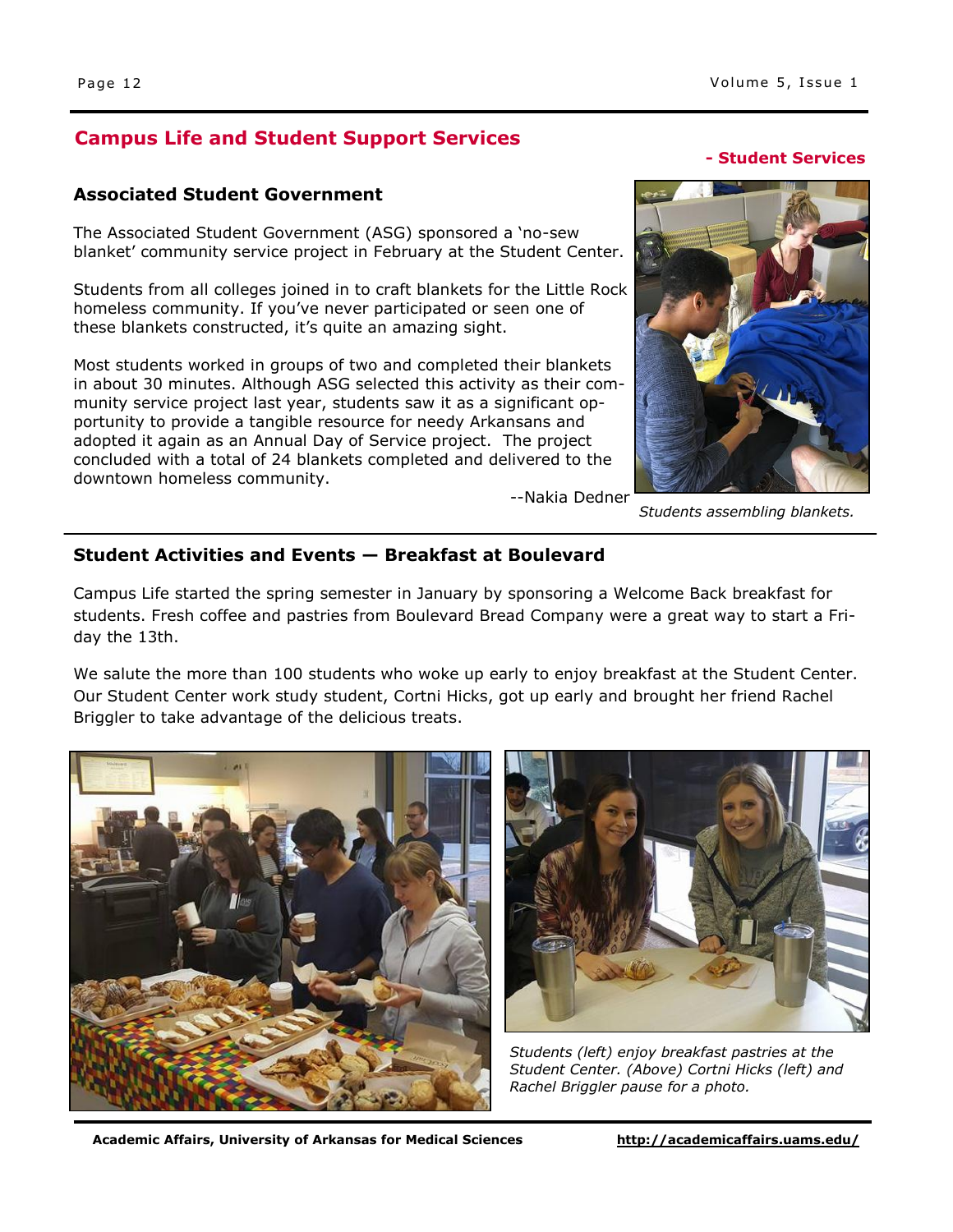### **Student Center**



*The Student Center continues to be a popular place to meet study partners, compare notes, grab lunch from Boulevard Bread and hang out between classes. Students remark that the Student Center gives them a break away from the classroom environment. They rave about being able to sit in the sunshine and study. It has become a comfortable "living room" type setting for students from all colleges.* 

**Intramural Sports**





*(Above) Intramural Basketball season started out in full-court swing with 12 teams battling it out to be champion. This season a collaborative relationship was established for the games to be played at UA Little Rock. The competitive spirit of UAMS students make all of the games exciting and intense. (Right) Paul Drake, College of Medicine senior and intramural co-director, and Vanessa Lewis, student services manager.*

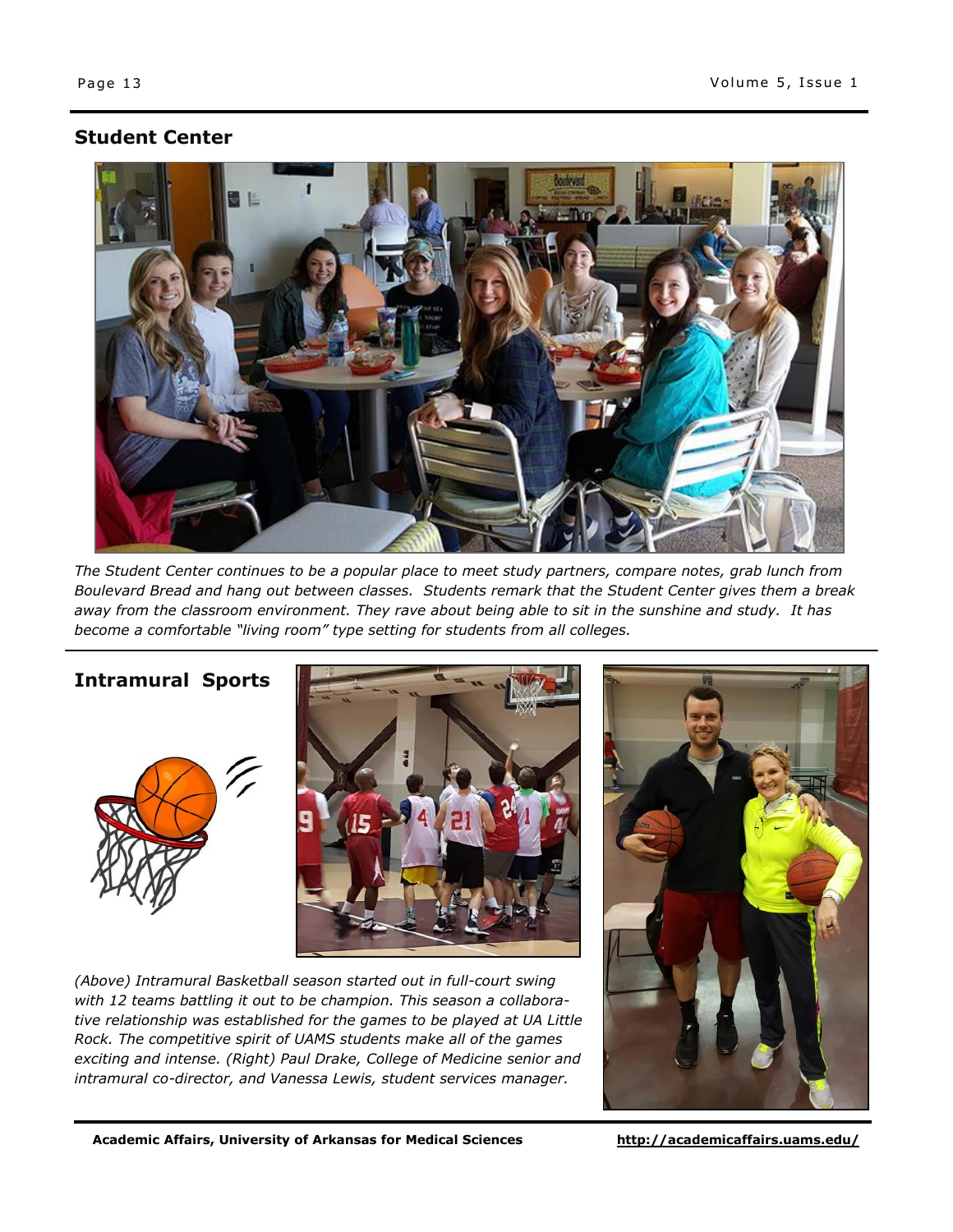## **Means Joins Student Services as Title IX/ADA Coordinator**

**- Division of Student Services**

Liz Means recently joined the Division of Student Services as the Title IX/ADA coordinator, serving as a central contact for students needing accommodations related to a disability and as a resource on Title IX.

The Americans with Disabilities Act (ADA) prohibits discrimination against individuals with disabilities in all areas of public life, including jobs, schools, transportation, and all public and private places that are open to the general public. Title IX of the Education Amendments Act of 1972 states that no one should be excluded from participation in, be denied the benefits of, or be subjected to discrimination under any education program or activity receiving federal financial assistance based on gender.

Liz previously served as director of disability services at Arkansas Tech University (ATU) in Russellville. She has a bachelor's degree in Rehabilitation Science from ATU and a master's degree in Rehabilitation Counseling from the University of Arkansas.



*Liz Means*

"Centralizing these resources will enable UAMS to more effectively serve our students and faculty," said Means, who added that early plans include implementing a new policy and process for disclosing ADA requests or Title IX complaints to a central office, along with developing a website of resources available. She also will develop ADA/Title IX training modules for students, faculty and staff.

She traced her interest in the subject of disability discrimination and equal access to an ethics class she took while studying rehabilitation counseling. "It helped me understand on a much deeper level how our society marginalizes people with disabilities," she said. "People with disabilities are not looking for preferential treatment; they simply want an equitable chance to succeed."

For more information, contact her by email at [EAMeans@uams.edu](mailto:EAMeans@uams.edu) or call (501) 526-5641.

## **Teaching with Technology Symposium Set for July 20**

#### **- UAMS Library**

The  $12<sup>th</sup>$  Annual Teaching with Technology Symposium will be July 20–21 in the Wilson Education Building.

Please consider being a participant at any level. Attend the symposium (watch for registration information soon). Better yet, share your expertise in using technology to enhance education with other educators, administrators and support units around the state and region.

You can share a poster; give a quick 10-15 minute lightning presentation, a 45-minute presentation, or a 1.5-to 2.5-hour workshop.

For more information, contact Jan Hart, MLS, Ed.D, director of library operations in the UAMS Library, at [hartjanicek@uams.edu](mailto:hartjanicek@uams.edu) or (501) 686-6751. More information on the event also is available online at [http://twtsymposium.com/call-for-proposals/.](http://twtsymposium.com/call-for-proposals/)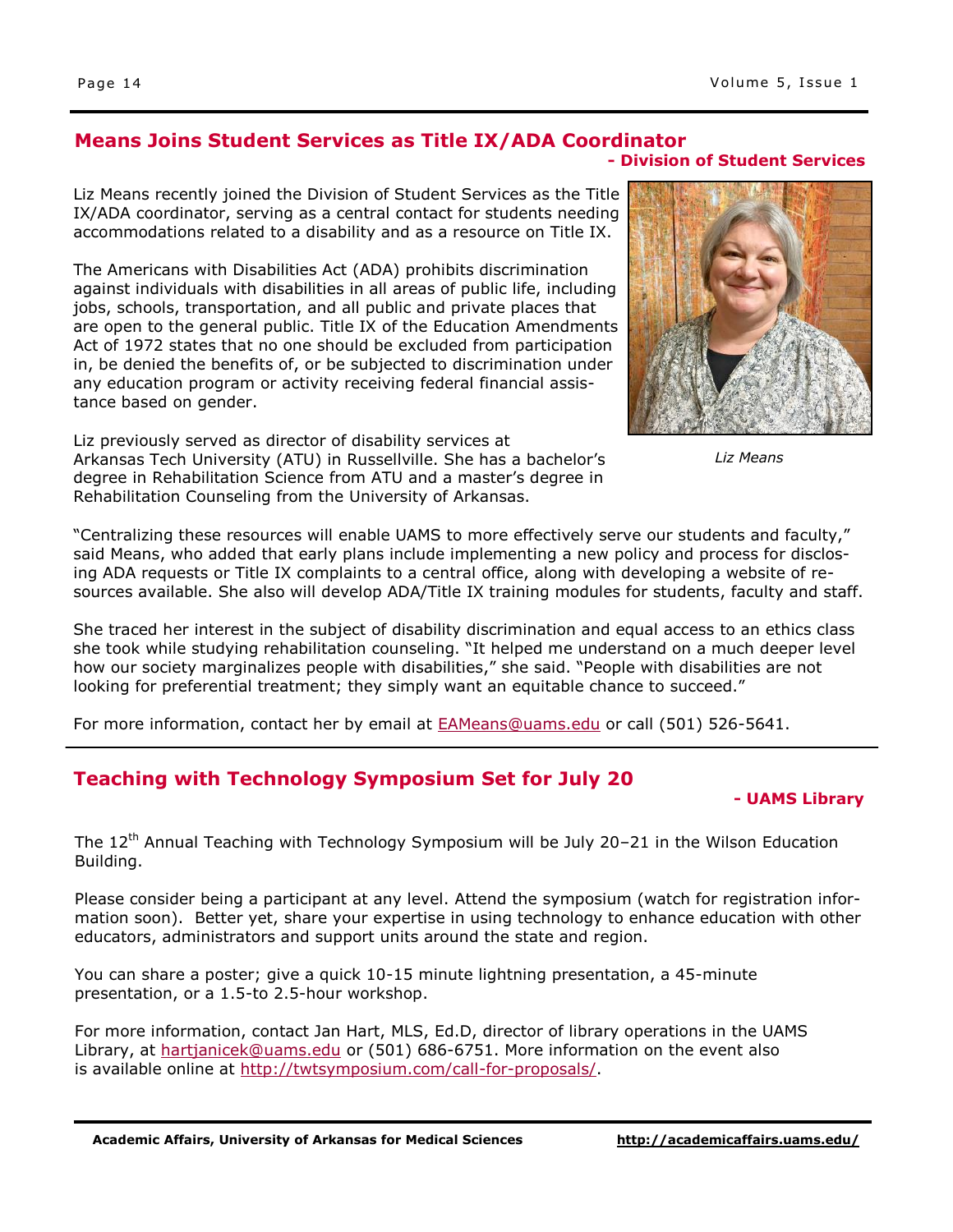## **Standardized Patient Profile: Véronique Odekirk**

### **Tell us about your career/life other than your SP work.**

I was born in the western part of France. I have been in this country for about 30 years and I became a dual citizen in 2008. I have lived in Indiana, California, Alabama. Arkansas has been my state for 23 years. I love our state. It is a very beautiful place. If I could change something, I would do away with the high humidity and all the bugs in the summer!

Today, I am a French interpreter and translator. I love accompanying foreign visitors of the State Department to different US cities and interpreting their meetings. I also interpret in court. I was previously an instructor at UCA and at Hendrix, among other jobs.

### **What is your favorite thing about being an SP?**

I really like my fellow SPs. I like the idea of helping our future doctors and pharmacists acquire good bedside manners. The students seem to really appreciate the feedback we give them that they cannot get in the classroom.

### **What is your least favorite thing about being an SP?**

Having a student be so nervous that they tremble and their voice shakes but not being able to make them feel better.

#### **What is your biggest reward about being an SP?**

Seeing how students appreciate the feedback which proves the value of the program.

#### **What have you learned about being a patient because of the work you do?**

I was very surprised to realize that my doctor and my pharmacist need to know about the vitamins and supplements I take. I had not fully understood how much they can interfere with medication. Taking medication at the correct time makes a difference, like cholesterol medicine that needs to be taken at bedtime because our body makes cholesterol at night.

## **Book Adoption Process with the UAMS Online Bookstore**

It is time for faculty to select books for both Summer and Fall 2017 courses. All courses for the summer semester should be available by March 1. Fall courses should be available by mid-March. The state-mandated deadline for course adoptions is April 1.

Through UAMS's Online Bookstore, [http://](http://www.uams.textbookx.com/institutional/index.php) [www.uams.textbookx.com/,](http://www.uams.textbookx.com/institutional/index.php) faculty will be able to quickly select books for their courses. Please be sure that you are choosing the correct term since both summer and fall terms will be available.

If you did not participate in the process for spring courses, there is a six-minute video and a instruction guide available to download at [http://](http://libguides.uams.edu/onlinebookstore) [libguides.uams.edu/onlinebookstore.](http://libguides.uams.edu/onlinebookstore) Look for the "Faculty" section for the links.

UAMS faculty can sign into the portal by using their UAMS login and password. However, for security reasons, only those assigned as the Primary Instructor for course adoptions in GUS will have the rights to adopt course material for a given course. Need help? Call Joanna Delavan at (501)686-5464 or email [jdelavan@uams.edu.](mailto:jdelavan@uams.edu?subject=book%20adoptions)

### **- Simulation Education**



*Véronique Odekirk*